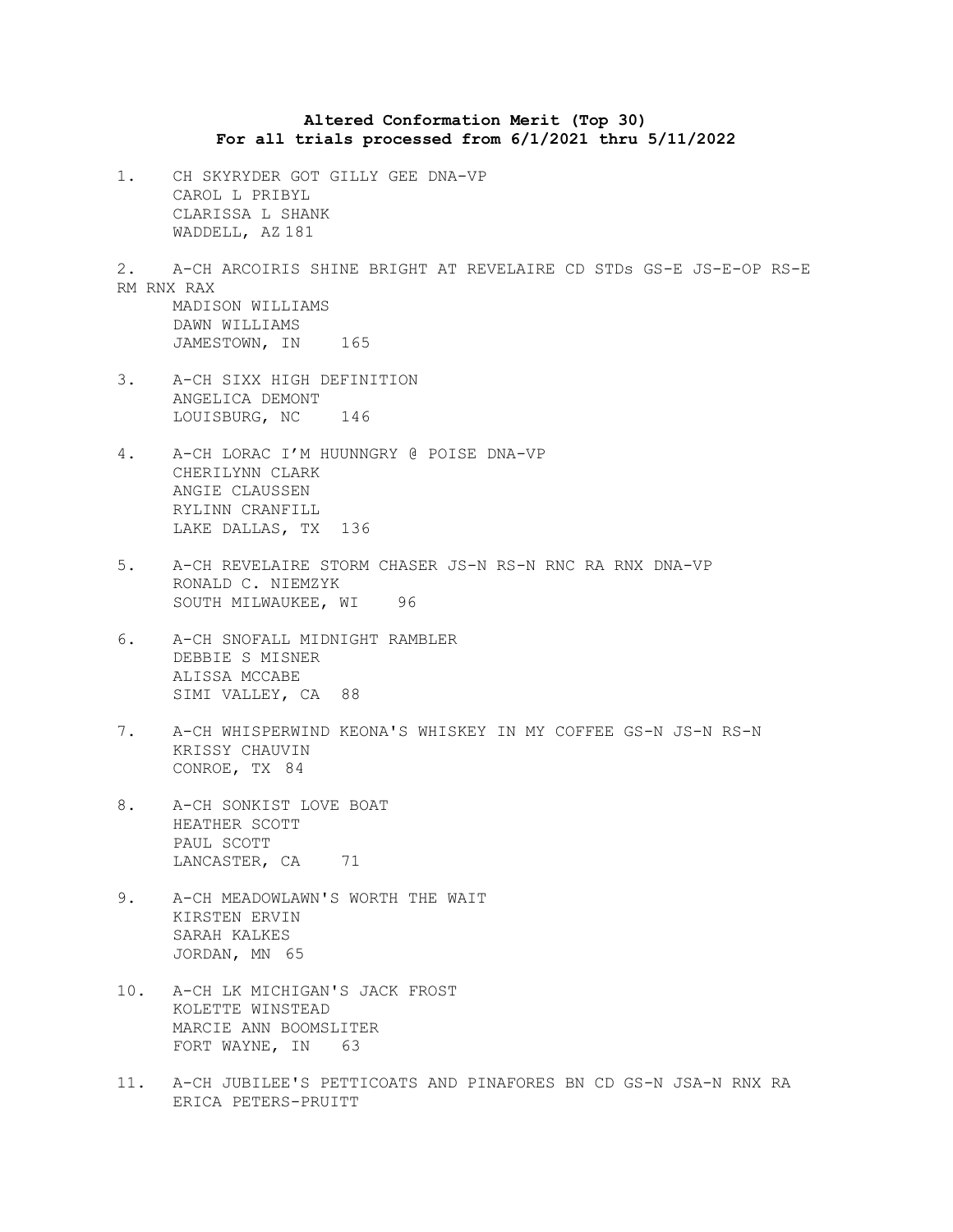AVERY PRUITT LITTLEROCK, CA 59

- 12. CH NITESTAR'S DREAMS DO COME TRUE DNA-VP TRISHA HERRING BLANCHARD, OK 57
- 13. NORTHBAY X'SELLS HAUNTED FOREST @ RELIC LEIGH HOLMES MILFORD, MA 46
- 14. A-CH SHELL BLUFF'S PANDEMONIUM OTDds STDc LOIS C FAIR TERRY DICKEY AIKEN, NM 44
- 14. A-CH MAJESTIC SPUKHAFTE FERNWIRKUNG CD GV-E-OP JV-E RS-O GSDA-O RE JACKIE ORICKO SWANTON, OH 44
- 16. CROSSDRIVE'S A WHOLE NEW WORLD GS-E JS-O RS-N LIZETTE DURRSCHMIDT VERNON, CT 40
- 16. A-CH GULFSTREAMS GIVE ME SOME SUGAR @ TESTIMONY MOIRA K CORNELL GARDENA, CA 40
- 18. CH SPRING FEVER BET2WIN ONSUNFIRE GSA-N JSA-E-OP RSA-O RAX REX CODIE GREENE SALT LAKE CITY, UT 33
- 19. A-CH SKYHI ANGEL FLIGHT MARI JO SHARER CLEVELAND, TX 31
- 20. INTEGRITY'S LORD OF THE RING LISA SCHMIDT CHICO, CA 30
- 21. A-CH VENTURA ULTERIOR MOTIVES RS-N RAX REX RMX REMX GAIL STONE DRESDEN, ME 28
- 22. A-CH SLYDROCK & W LAZY J'S SMALL TOWN FLIRT DNA-VP DONNA L FISHER PLANTERSVILLE, TX27
- 22. CH SPRING FEVER STEP THAT STEP BN RNX RAX REX RMX REM DNA-VP JOAN SKINNER SALIDA, CO 27
- 22. STONE RIDGE IT'S A MAGICAL WORLD JESSICA CHENG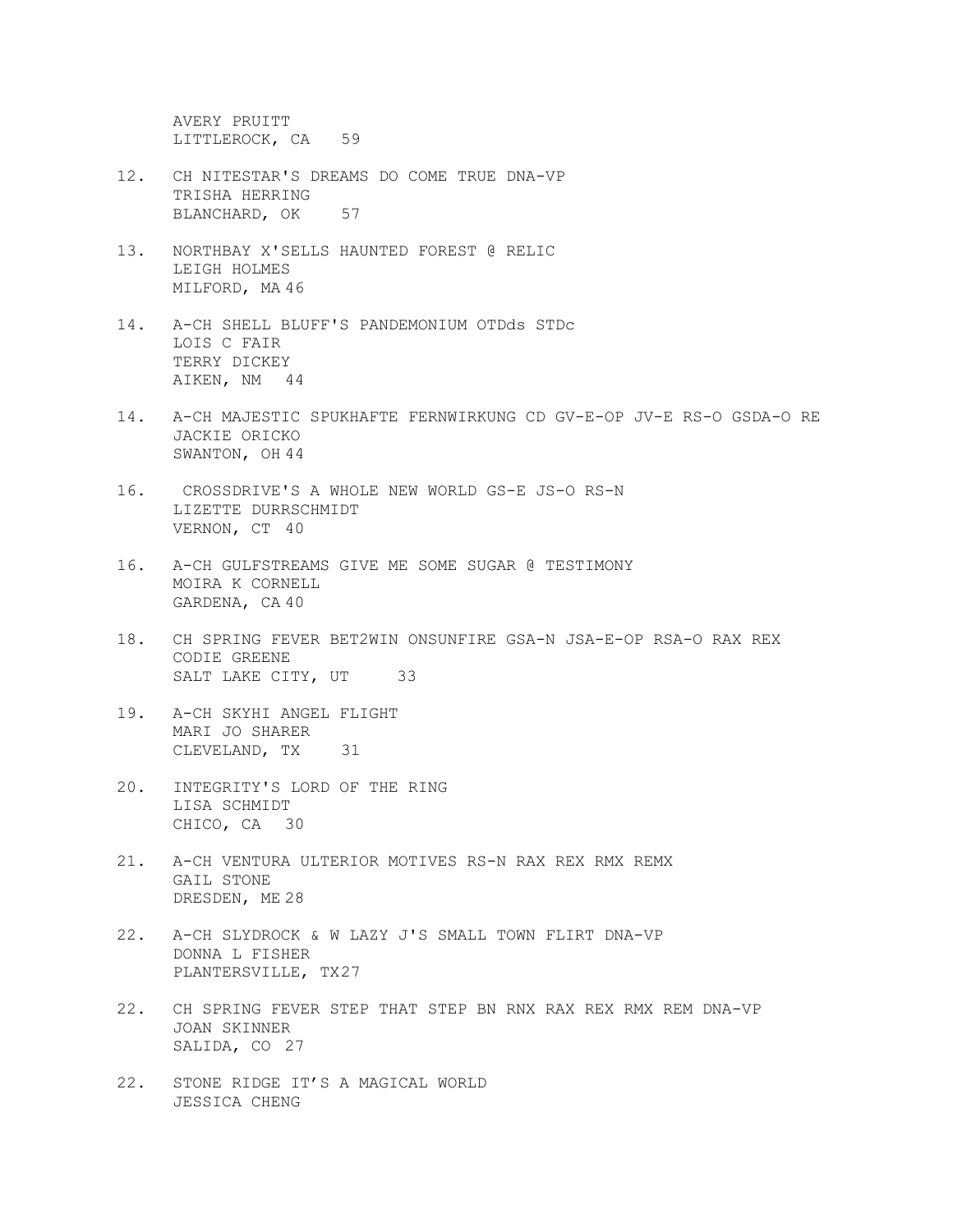SLC, UT 27

25. A-CH WONDERDOG'S CAN EWE SEE ME NOW OTDcds GS-O RS-N GSA-N RSA-N RNX RA

DEBBIE FONTENOT RIVER RIDGE, LA 23

- 26. A-CH VINELAKE'S ON A WHIM DNA-VP LEIGH HOLMES MILFORD, MA 22
- 26. CH MARABIL'S HERE COMES THE SUN DNA-VP LAURA ABBOTT FAIRFIELD, CA 22
- 26. WTCH PSR DANCE WITH A DREAM ATD-Xs ATD-Md AFTD-Xsdm AFTDc RTDcs RNX PAT WHITE FLAGSTAFF, AZ 22
- 29. A-CH SPRING FEVER MOONBEAM CAROL J THOMAS-LOOPER LOVELAND, CO 21
- 30. A-CH PEPPERPEARLS' DUNA PRINCESS DNA-VP MELANIE KREUTZKAM KATRIN GLESMER GRONAU-LEINE /BARFELDE, GERMANY 20
- 31. CH SPRING FEVER FLY HIGHER AND HIGHER OFTDs GS-O JS-E-OP RS-E RN TWILA BECKER KATELYN SCOTT PEART RORY BECKER PARKER, CO 19
- 32. CH PARAMOUNT TREESTARR HOTNSPICY NICHOLE JONES VALERIE YARBER SPRING GROVE, PA 18
- 33. CH MADRIGAL SYMPHONY DE BASQUE ROXANNE GURA JASON GURA PLANTSVILLE, CT 16
- 33. A-CH BLUEKREEK'S THE WONDER FROM DOWN UNDER STDs CD GS-E JS-O RS-O RAX REX RMX REM ALLISON PLAZA , UNITED STATES 16
- 33. PORTERS RED SKY AT NIGHT DNA-VP PAMELA GAGNON ENOSBURG FALLS, VT 16
- 36. A-CH HEARTHSIDE ESPRIT DE CORPS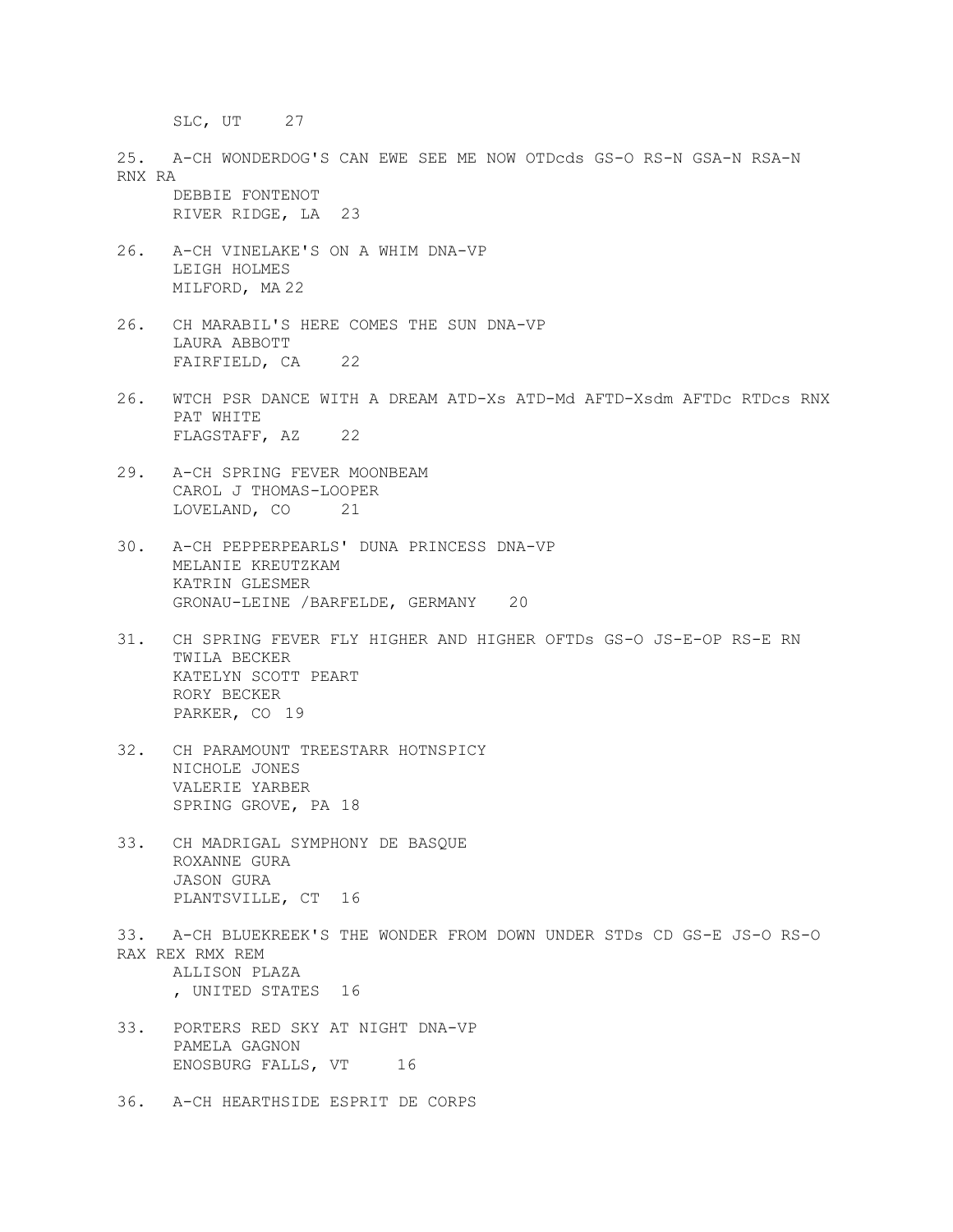ANGELIKA GLAUBER JULIA GLAUBER 22393 HAMBURG, GERMANY 15

- 36. WCK'S HANKY PANKY RN DNA-VP STEFANIE ELDERKIN WOODBINE, GA 15
- 38. DIAMOND HILL QUEEN OF HEARTS LISA G ALLEN ALOHA, OR 13
- 38. A-CH NORTHBAY'S BISCUITS AND GERTY TOM NOBLE JODI NOBLE VICKSBURG, MI 13
- 38. SLYDROCKS MAKE ME WANNA GS-E JS-E-OP RS-E TORI LEWIS KERRVILLE, TX 13
- 38. SAMWISE SHE WAS BUT A CHICKADEE AIMEE PRICE LOS ALAMOS, NM 13
- 42. ENTERPRISE GONNA HEAR ME ROAR DNA-VP CORINNA CZUBAJ 44651 HERNE, GERMANY 12
- 42. SLYDROCKS FIGURE TO WIN STDs GS-E JS-E RS-E RN VALERIE SULLINS MAGNOLIA, TX 12
- 42. PCH CH RTCH CW'S STANDING OVATION ATDsd OFTDs BN CDX GS-O JS-O RS-O RTX ELIZABETH M. HEMMER PACIFIC, MO 12
- 42. BELLWETHER BUFF CAP CHRISTMAS BONUS DNA-VP DANIEL THOMSEN NANCY PETTY GAGNON ACTON, MA 12
- 42. OLDE BAYS EWE BETTER NOT BLINK BN GS-N JS-E RS-E RN MICHELLE MORGAN LISA D. DURAND FORT ANN, NY 12
- 42. BLUE ISLE ZIGZAGGING SEAHAWK RS-N KRISTIN ZIEGLER SNOHOMISH, WA<sub>12</sub>
- 48. SLYDROCK'S ROOFTOPS OF LONDON GS-E JS-E RS-E ELIZABETH NEUMAN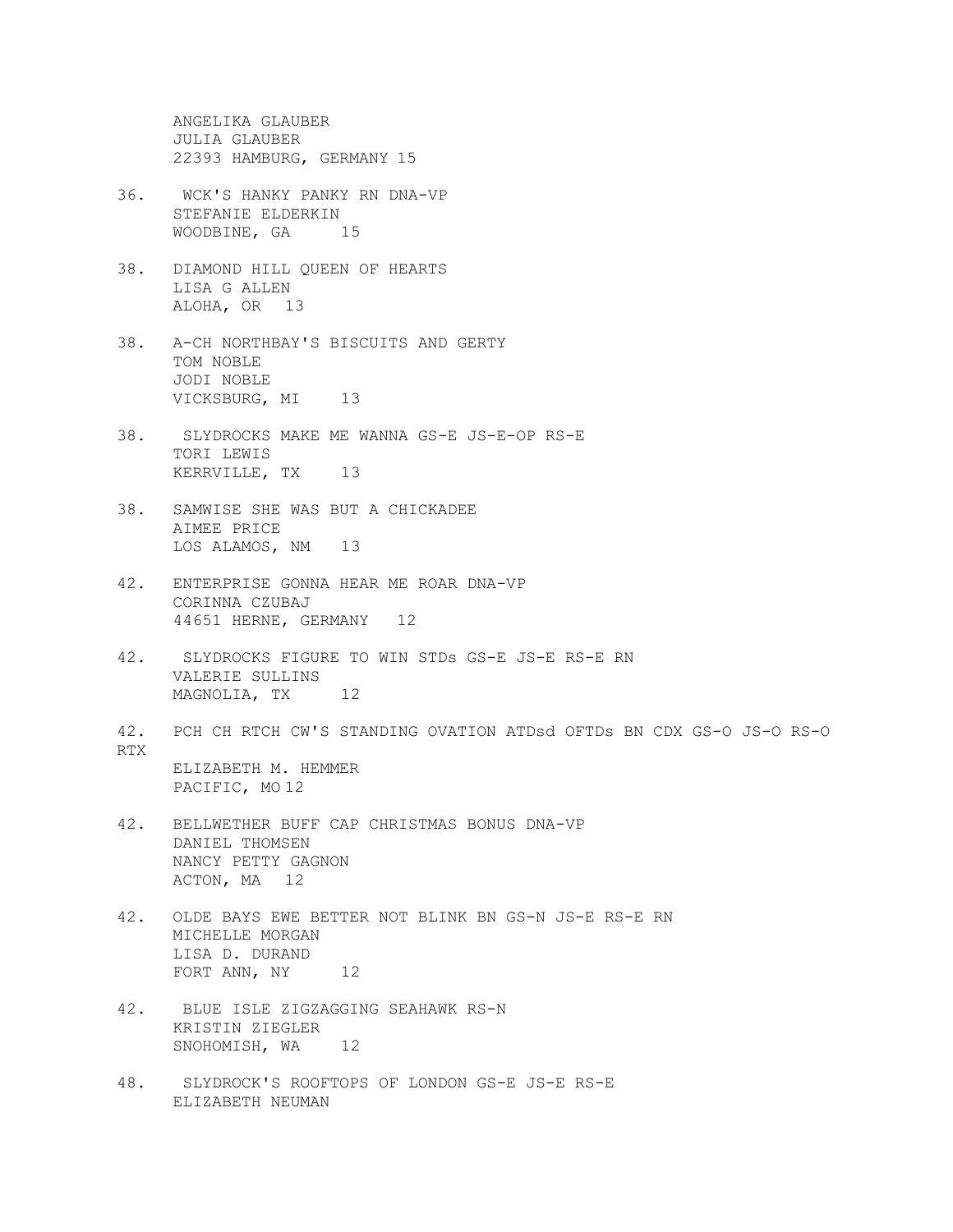BEASLEY, TX 11

- 48. DIAMOND HILL ROCK MY WORLD EMILY SHARF PORTLAND, OR 11
- 48. MITHRIL'S STELLAR BY DESIGN GS-E JS-E RV-E DNA-VP EVE M PEACOCK COLLEGE STATION, TX 11
- 48. STONE RIDGE WHEN THE STARS TURN BLUE BN CD GS-N JS-E RS-O RNX RAX RE BETSY COLEMAN JENNIFER D CANNON RIVERTON, UT<sub>11</sub>
- 48. CH BAYWIND'S FLYING DRAGON RN LC-N DNA-VP GINGER SHAW TUCSON, AZ 11
- 53. A-CH WINDHAM HILL INTO THE BLUE QUINN MOLDENHAUER HOLMEN, WI 10
- 53. A-CH PRECISION'S PINUP GIRL RNX RAX RE DNA-VP LAURA DICKSON INDEPENDENCE, MO 10
- 53. FALLING STAR BAD UNCLE OF GER RM DNA-VP INGO SCHULZ 44625 HERNE, GERMANY 10
- 53. AUSSBERN REBEL JUST FOR KIX ALEXIS WEBER JODIE WEBER GENESEO, IL 10
- 53. SLYDROCK & W LAZY J'S MO BETTA OTDs CD GS-E JS-E-OP RS-E RN VALERIE SULLINS MAGNOLIA, TX 10
- 53. SPRING FEVER WHISPER OF JOY HILARY HINES ERYLON HINES THE DALLES, OR 10
- 59. CH ADELYN FIRST STAR I SEE TONITE RE TERRY STICKLE FORT MACLEOD, AB T0L 0Z0, CANADA 9
- 59. LAS ROCOSAS TICK OR TWEAT GJ-N JS-N-OP JJ-E RS-N DNA-VP DONNA L FISHER PLANTERSVILLE, TX9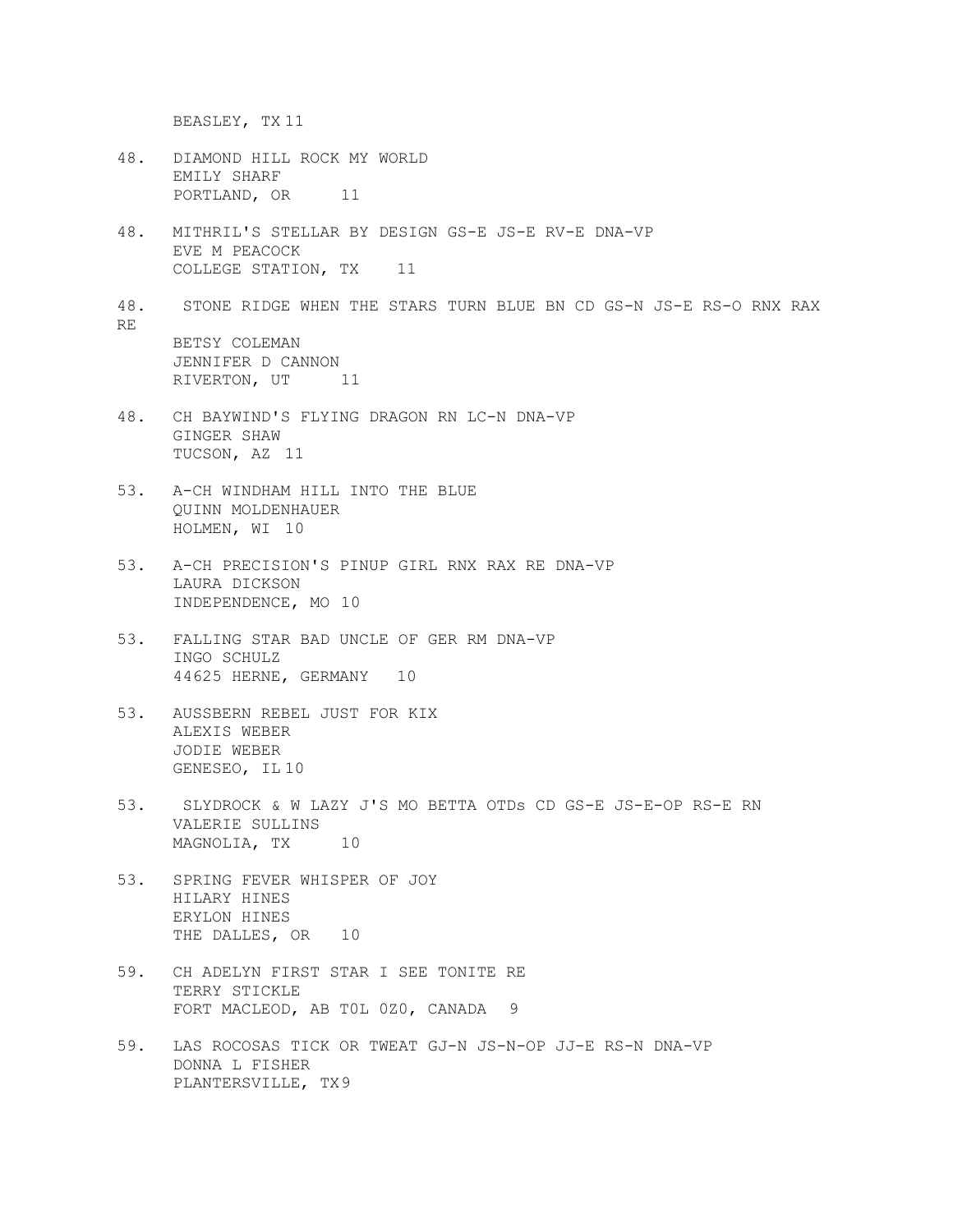- 61. WTCH SWEETNSASSY'S JAILHOUSE PRIVATE EYE AFTDdm OFTDs BN CD RV-N RTX REC RAC RNC DNA-VP DIANA L CURL PAULDEN, AZ 8
- 61. CH CAUFOSCA RITMO DE LA NOCHE BN RE DNA-VP SYLVIA KLEIN SIMONE WAGNER 41462 NEUSS, GERMANY 8
- 61. CH JUBILEE'S SHOULDA COULDA WOULDA DNA-VP ERICA PETERS-PRUITT AVERY PRUITT LITTLEROCK, CA 8
- 61. REVELAIRE'S RELENTLESS PURSUIT BN CD GS-E JS-E-OP RS-E RNX RAX RE ALYSSA BLACK ENGLEWOOD, OH 8
- 61. CW'S ALL ABOUT JUSTICE OFTDcds RTDs OTDcds AFTDm GS-O JS-O RS-O NANCY GAST STUDIO CITY, CA 8
- 61. MARABIL'S DON'T PASS ME BY JUDY HENIGIN EMMA FRETWELL LAURA ABBOTT WINNEMUCCA, NV 8
- 61. REVELAIRE SON OF ANARCHY BN CD GS-O JS-E RS-O RNX RAX REX RM BONNIE THOMPSON SAINT LOUIS, MO 8
- 61. PCH WTCH ATCH MITHRIL'S RAISING HELL CDX JS-E-SP RNX RAX REM DNA-VP EVE M PEACOCK COLLEGE STATION, TX 8
- 69. QUIET STORM OF THE MIGHTY CROWN PETRA JOEHRI TINA WILK 50169 KERPEN, GERMANY 7
- 69. JND'S ENCORE IN BLACK DONNA KOEHN JACKSON, WI 7
- 69. CH RIVERMIST DREAMBOAT ANNIE DNA-VP JANA HIRSBRUNNER<br>LACROSSE, WI LACROSSE, WI 7
- 69. VINELAKE'S ELOQUENCE AT BAYBERRY DNA-VP SANDRA LANDRY AMY JOHANSON MEDWAY, MA 7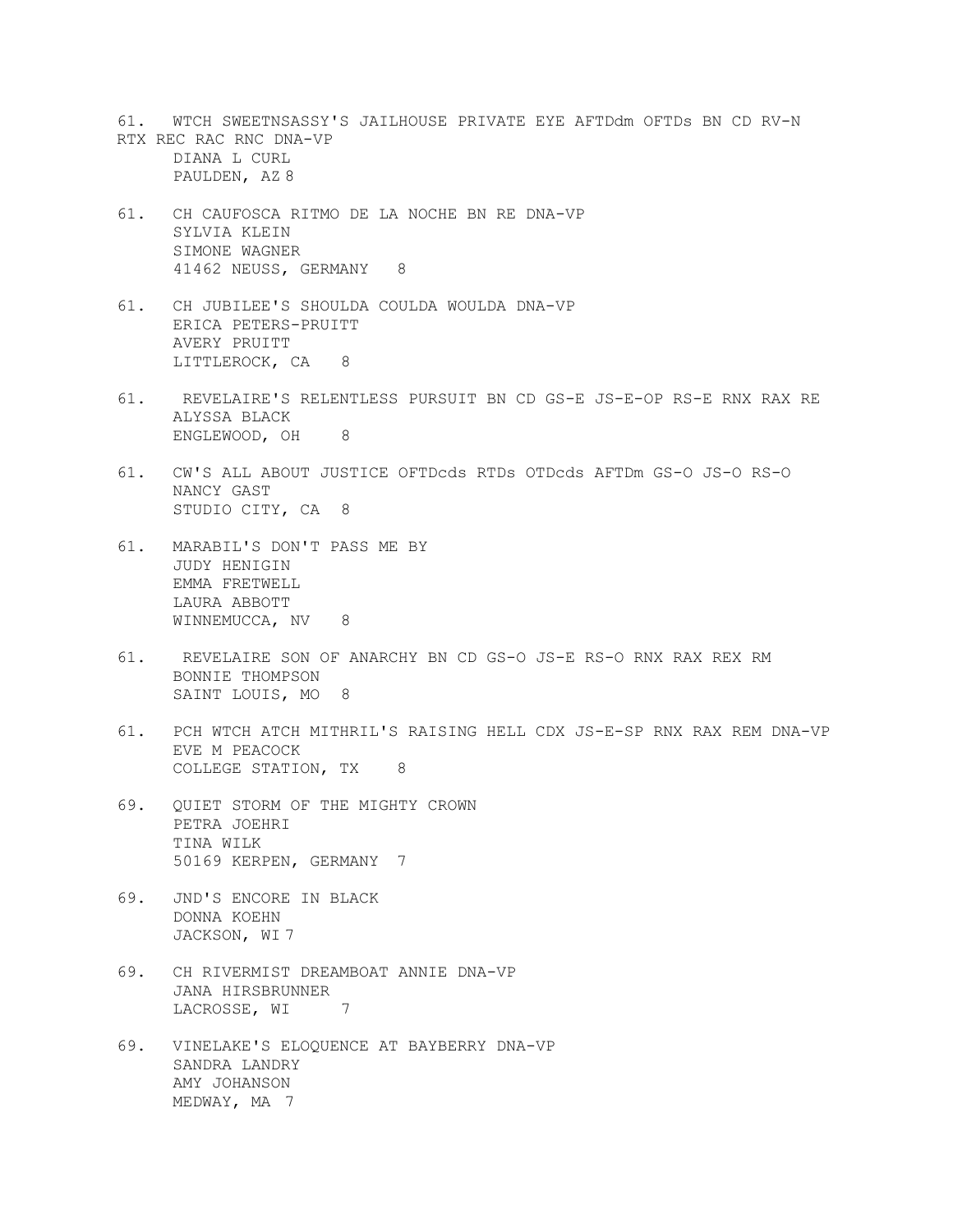- 73. A-CH JUBILEE'S RAMA LAMA DING DONG BN GJ-N JJ-O RJ-O RNX RA AVERY PRUITT ERICA PETERS-PRUITT LITTLEROCK, CA 6
- 73. SAMWISE BETTER LATE THAN NEVER ZOE MATHIS ESPAÑOLA, NM 6
- 73. BLUERAIN'S PICK YOUR PASH LIZZY SULEWSKI GARY ROBERSON MICHELLE AMBROSIUS GREEN BAY, WI 6
- 73. A-CH SKYRYDER GREAT WARLORD LD-N CAROL L PRIBYL CLARISSA L SHANK SHELBY SHANK WADDELL, AZ 6
- 77. RIOT'S YOU ARE MY REMEDY NATALIE VAN TASSEL BRITTANY GREENDEER COVINGTON, WA<sub>5</sub>
- 77. REVELAIRE'S SPIRIT OF KAI RS-N RNX RAX LANA SINGLETON LANAE WOODS PLYMOUTH, IN 5
- 77. CH ABSOLOOT MOTHER OF DRAGONS RN MACKENZI ANDERSON KELI GAUNT VICTOR, NY 5
- 77. A-CH FARMER'S BET ON BLACK DNA-VP LARA SEIDNER 38329 WITTMAR, GERMANY 5
- 77. VESPER'S MY LI'L WILD IRIS ANNA LAWMAN MICHAEL LAWMAN JENNIFER WILLIAMS CHATTAGNOOGA, TN 5
- 77. A-CH HARVEST MOON'S MACY GRAY DNA-VP MARZE KASALAR BUTTE FALLS, OR 5
- 83. SNOWRIDGE AVALANCHE STEPHANIE RUSSO MARY E DETOR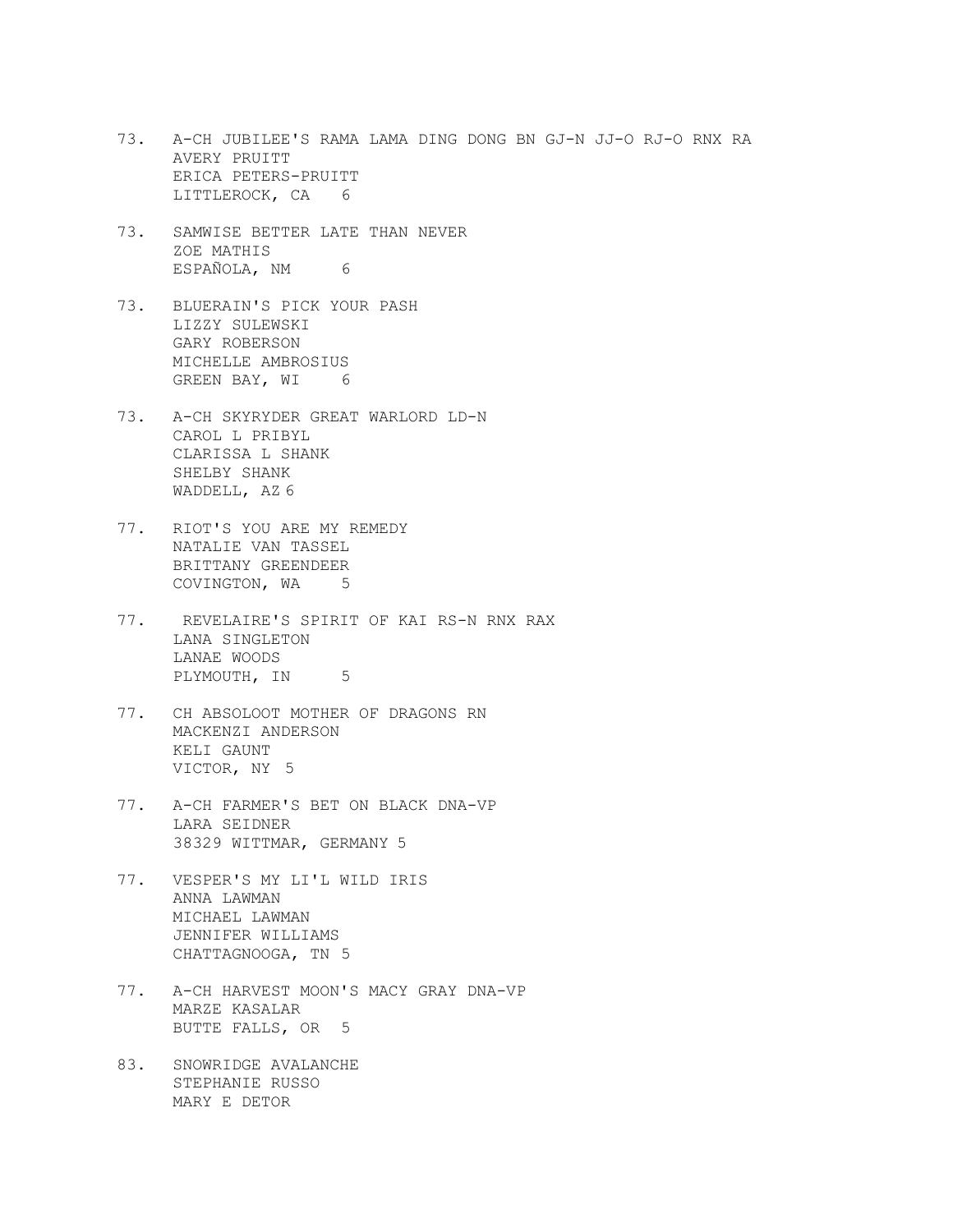HAMBURG, NY 4

- 83. RIVER SUNS EMBRACE MY COCO CHANEL DNA-VP BARBARA TITZ BEVERUNGEN, GERMANY 4
- 83. VERITAS N DAHLE'S JOURNEY TO THE PAST GS-N JS-N RS-N DNA-VP KAREN LYNN DAHLE ANNEKA MIKEL DAHLE SCHERTZ, TX 4
- 86. KIJI PEOPLE WILL TALK DAWN MCCREDIE TANNER MCCREDIE T2Z4Z9 CALGARY, CANADA 3
- 86. KIJI REDNECK BARBIE DNA-CP KIM SCHMIDT ALICIA SCHMIDT MEDICINE HAT, AB T1A 4W6, CANADA 3
- 86. MONARCH'S SWEET CHILD OF MINE ELLIE MAY KYLEE VAN HORN CARBONDALE, CO 3
- 86. GEMFIRE'S SPARK IN THE DARK BN RNX RNC RA LS-N MACKENZI ANDERSON VICTOR, NY 3
- 86. A-CH FASTLANE'S WILDEST DREAMS OF DANCIN' EYES AUBREY SHAW KAREN M TILLIA SUN CITY, AZ 3
- 86. HAULIN A'S PERFECT ADDICTION LISA SCHMIEDL CHELSIE PENDO CLAYTON, CA 3
- 86. ATCH NORTHWIND'S KODIAK BEAR "KODA" TD JS-E-SP RA PEGGY TUNKS SURREY BC V4A 4Y6, CANADA 3
- 86. BLUEKREEK'S OH SNAP! OF IMAGINEER BN JSA-N RN DNA-VP REINI BRICKSON GEMI SASSON-BRICKSON ALBUQUERQUE, NM 3
- 86. SPRING FEVER'S MARS INVESTIGATIONS BACKUP BN STEPHANIE NICOLE PURVIS AIRABELLA NICOLE PURVIS KATELYNN PURVIS KATELYN SCOTT PEART PINGREE, ID 3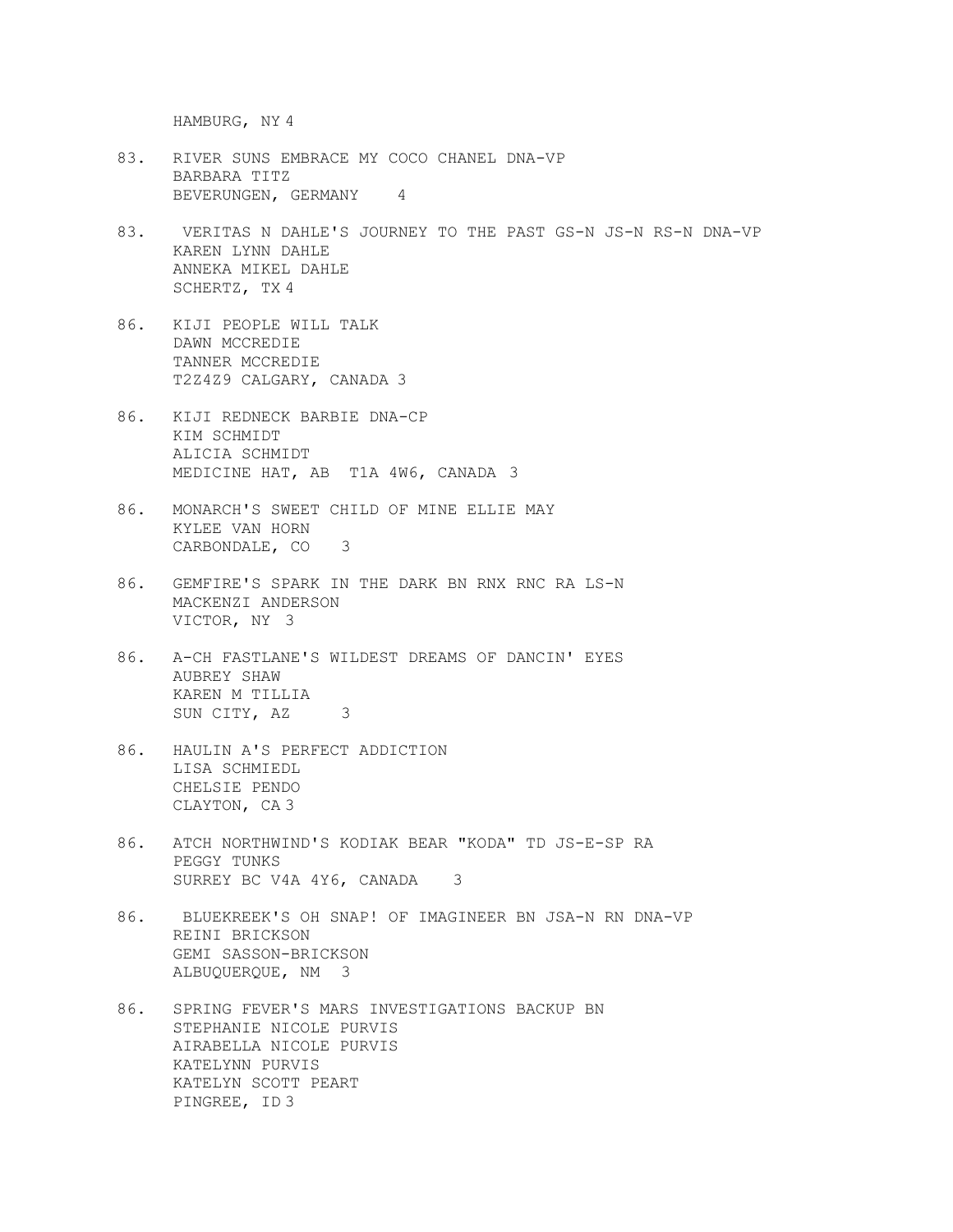- 95. A-CH RENAS SOMEWHERE IN TIME GS-N RS-N KERSTIN ERHART FEDERAL WAY, WA 2 95. A-CH WOODHAVENS FOOLISH PLEASURE RNX DEBBIE DILLON MICHELLE E CATLIN YORBA LINDA, CA 2 95. SKYRYDERS NO APAULAGIES BN CD GS-O JS-E RS-O RAC REC RNC RNX RAX REX DNA-VP ANN MCCABE CULVER CITY, CA 2 95. WILDSONG'S XCLUSIVE LIMITED EDITION GJ-O JJ-N RJ-O RNX RE JOSE AGUILAR 2960 BRECHT, BELGIUM 2 95. VERITAS HOOK LINE AND SINKER KARRIE L MILLER SHARON RENEE RIVES JAMESTOWN, KY 2 95. REDBROOK HE'S MY BUDDY JJ-O RJ-N KATELYNN SHARP PLANTERSVILLE, TX2 95. A-CH RIVERDANCE BOOM CHICKA BOW WOW DNA-VP DONNA ARMSTRONG ANDREA ARMSTRONG BAIR PAMELA WILCOXSON CHINO VALLEY, AZ 2 95. PRECISION SHAMELESS CINDY WILLEY KRISTIN WALDEN CLEVELAND, MO<sub>2</sub> 95. SIERRA-ECHO IRON VIRTUES STDs OFTDsdm BN RNX MOLLY REYENGA SARAH ELHOFFER ROBERTSDALE, AL 2 95. FOREVR FARM LOOKIN' FOR A GOOD TIME JS-N MELANIE BURTON KATHLEEN SUMNER EVANS SUMNER BELL, FL 2 95. ROSETO MY VALENTINE SURPRISE CHANDRA VANDERHORST
	- LINDA STOHR-CATALINO CASTAIC, CA 2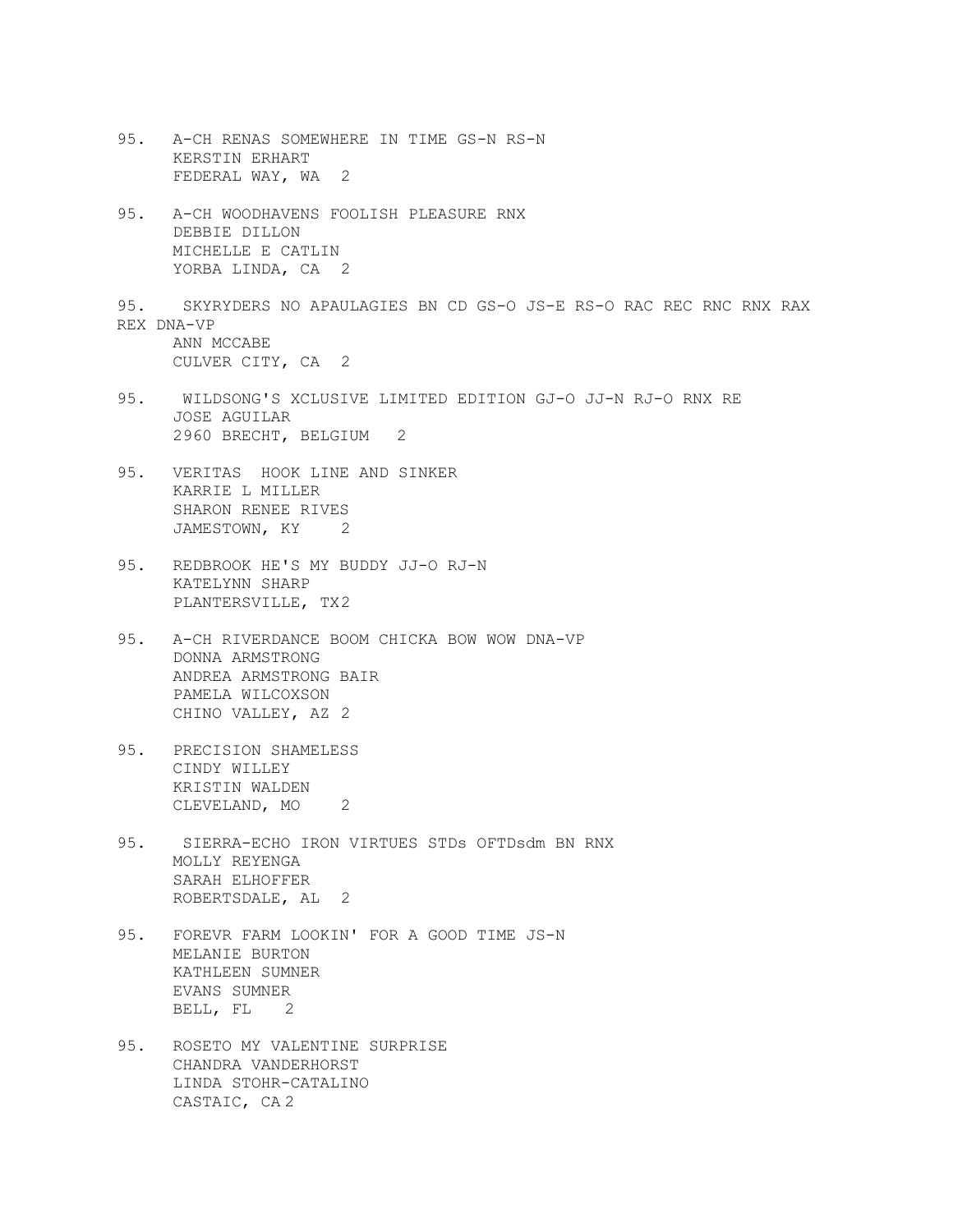- 95. WTCH FTCH PINCIE CREEK RAISE THE BAR CD RTDs ATD-Xd RNX RAX DNA-VP LAURA CLAYTON QUINCY, FL 2
- 95. KATAHDIN LET IT BE BN RS-O JSA-N MARTHA MILLER JOSEPH SHAW GRAY, ME 2
- 95. CH SHALAKO'S FUZZ ON FIRE AT ZYDECO STDs RA LC-N NANCY A ROSS VICTORIA TARR ORLANDO, FL 2
- 95. CASSELCREEK FIFTH ELEMENT RN KIRRIE GINTER CALGARY AB T2X 3E6, CANADA 2
- 95. SOUNDVIEW CADILLAC GIRLS BWILD CDX DNA-CP TANYA JOHNSON GREENBANK, WA<sub>2</sub>
- 111. BROADWAY BLACK WILLOW BN CD RN CORINNE SHANKS MAGGIE PRYOR BLANCHARD, OK 1
- 111. KIJI YO HELLO HOORAY TAYLOR KINNAIRD PORT COQUITLAM, BC V3C 1A7, CANADA 1
- 111. ATCH-II SOME KIND OF DREAMS KNOCK OUT RNX RA DNA-VP NATASCHA WAGENAAR- HERBERGS 3840 HOEPERTINGEN, BELGIUM 1
- 111. CH REVELAIRE'S SHATTERED GLASS DNA-VP JENNIFER L GREEN MARSHALL, IN 1
- 111. WCK'S KING CREOLE LD-N RNX RAX RE MELONIE ESO STACEY HAYES KINGSLAND, GA 1
- 111. CALIQUINS AUTUMN MYST @ SILVERCHIP JS-N KATHLEEN P CHOUINARD PLYMPTON, MA<sub>1</sub>
- 111. LAURELHILLS FREEDOM TO BE STDsd CYNTHIA JENNINGS LAKE STEVENS, WA 1
- 111. SLYDROCKS WIN THE SMOKE CLEARS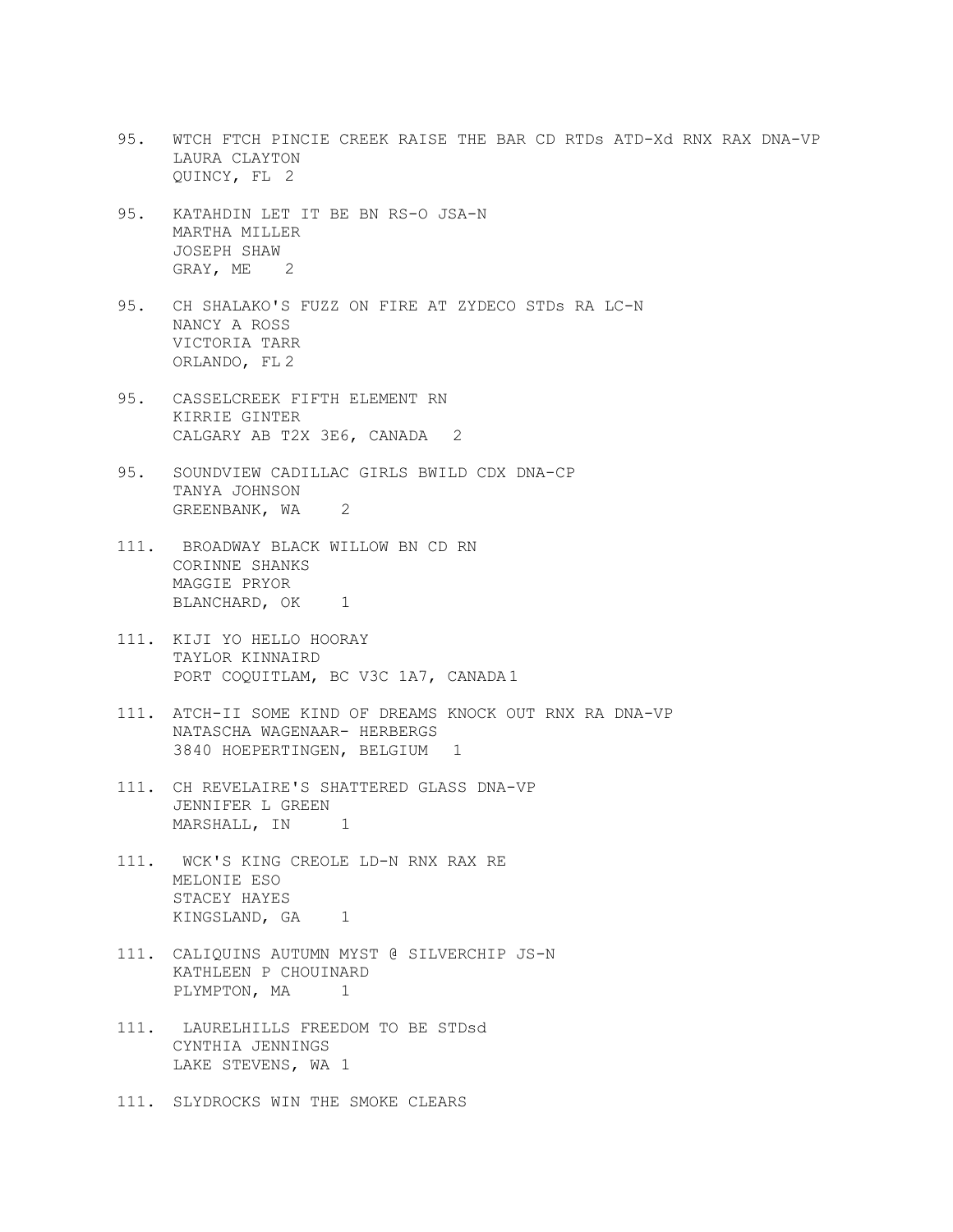DONNA L FISHER RODNEY FISHER PLANTERSVILLE, TX1

- 111. SPRING FEVER SHOOTING STAR BRIGHT CAROL J THOMAS-LOOPER SHERRIE SCOTT LOVELAND, CO<sub>1</sub>
- 111. RTCH GOLDSTAR STILL SINGS OLD SONGS BN RTX RTC DNA-VP LYNDA L HARDIN WHITSETT, NC 1
- 111. BAILIWICK DEATH BY CHOCOLATE DNA-VP TRUDY GAGAS SAMANTHA HUGHES PENROSE, CO 1
- 111. MERRIBROOKS 24 ROSES FOR RENA STDs BN CD GS-O JS-O RS-N RNX RAX REX APRIL STANKE STEVEN G GIBSON NINA SCOTT-PACE

BRIAN E BANNING ELIZABETH GIBSON YELM, WA 1

- 123. GATORHEAVENS COOLMOOR R EWE KIDDING DNA-VP GABRIELL ENOFF SPRING GROVE, PA 0
- 123. GRACE KYLIE GS-O JS-E RS-E RA PAMELA BELZ AFTON, MN 0
- 123. RAINEDANCE SPORTS MODEL STDds CD GS-N JS-N RS-N RAX RE RNX RSA-N JSA-O GSA-O KATHY MCKENZIE M. RAINE LUTZ PENTICTON BC V2A 2P6, CANADA 0
- 123. SUNFIRE'S GOD OF MISCHIEF CHRISTINE ELLIS ELIZABETH ELLIS BRANDON, FL 0
- 123. RISK'N HOPE'S PERFECT GAME SYLVIA SWAENEPOEL R0K0H0, CANADA 0
- 123. A-CH STARSWEPTS PAVIN' A BUMPY ROAD BN CD GS-E JV-E-OP RV-E RNC RNX RAX RAC REC REX REM ANN MCCABE CULVER CITY, CA 0